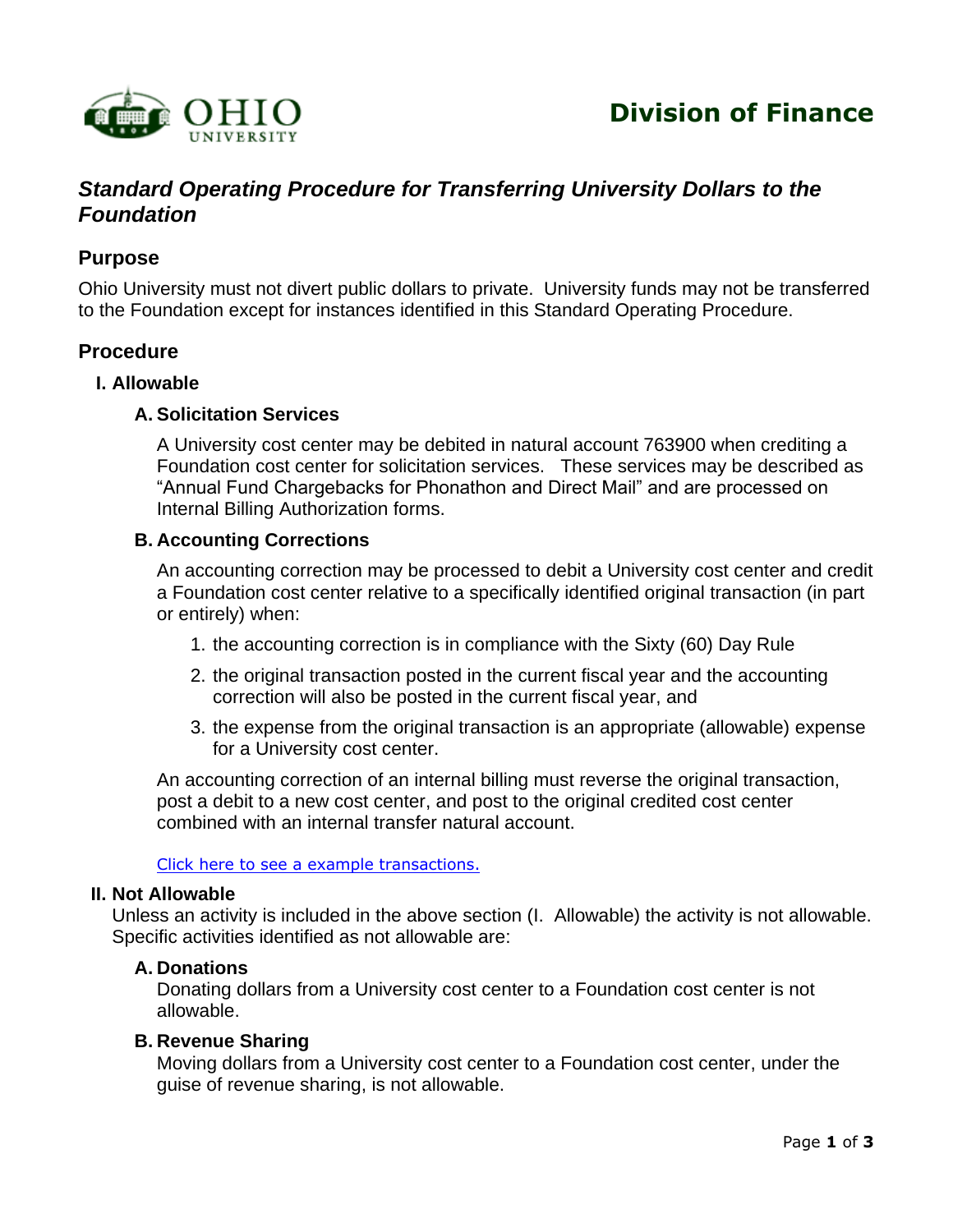## **C. Deficit Coverage**

Moving dollars from a University cost center to a Foundation cost center to cover an existing or anticipated deficit in a Foundation cost center is not allowable.

## **D. Services Provided**

When a department provides services, the billing can not credit a Foundation cost center, except as allowed in section I.A. above.

### **III. Fundraising Expenditures**

Expenditures (facility rental, professional services, refreshments, etc.) for activities to raise funds for the Foundation, may be charged to a University cost center using the applicable A-21 backoff expense natural account.

### **IV. Alternatives available when University funds may not be transferred to the Foundation**

### **A. Involves a Dean's or Vice President's Cost Center**

This alternative may be applicable when an expenditure is only allowable on Foundation cost centers; for example alcohol or flowers.

- 1. process an actual transaction to move dollars from a Dean's or Vice President's discretionary Foundation cost center, to the target Foundation cost center
- 2. process a budget transaction to move budget dollars from a University cost center associated with the target Foundation account, to the Dean's or Vice President's operating cost center
- 3. expend from the target Foundation cost center

### **B. Involves the Foundation match fund (0003)**

This alternative allows University dollars to support a Foundation project.

- 1. process a budget transaction to move budget dollars from a University cost center, to a University fund type and organization combined with fund 0003 and the target Foundation project (0xx.0003.xxxxx.xxxxxx.FNxxxxxxx)
- 2. expend from the cost center that received the budget dollars

#### **V. Controller Review**

An Internal Billing Authorization form or Accounting Correction form that reflects a scenario not specifically addressed in this document will be given to the University Controller for review.

## **VI. Example Transactions**

## **A. Examples associated with section I.B. above**

## 1. **Correcting a PCard Transaction**

<span id="page-1-0"></span>Finance approved a PCard transaction (paying Kinko's for copying services) that debited 100.4400.21010.531000.FN2103458, which is a Foundation cost center. Finance later determined the charge should have been costed to a University cost center. These are the cost centers used on the accounting correction:

- Debit 010.0000.21010.531000.UN2103663 Finance
- Credit 100.4400.21010.531000.FN2103458 Finance